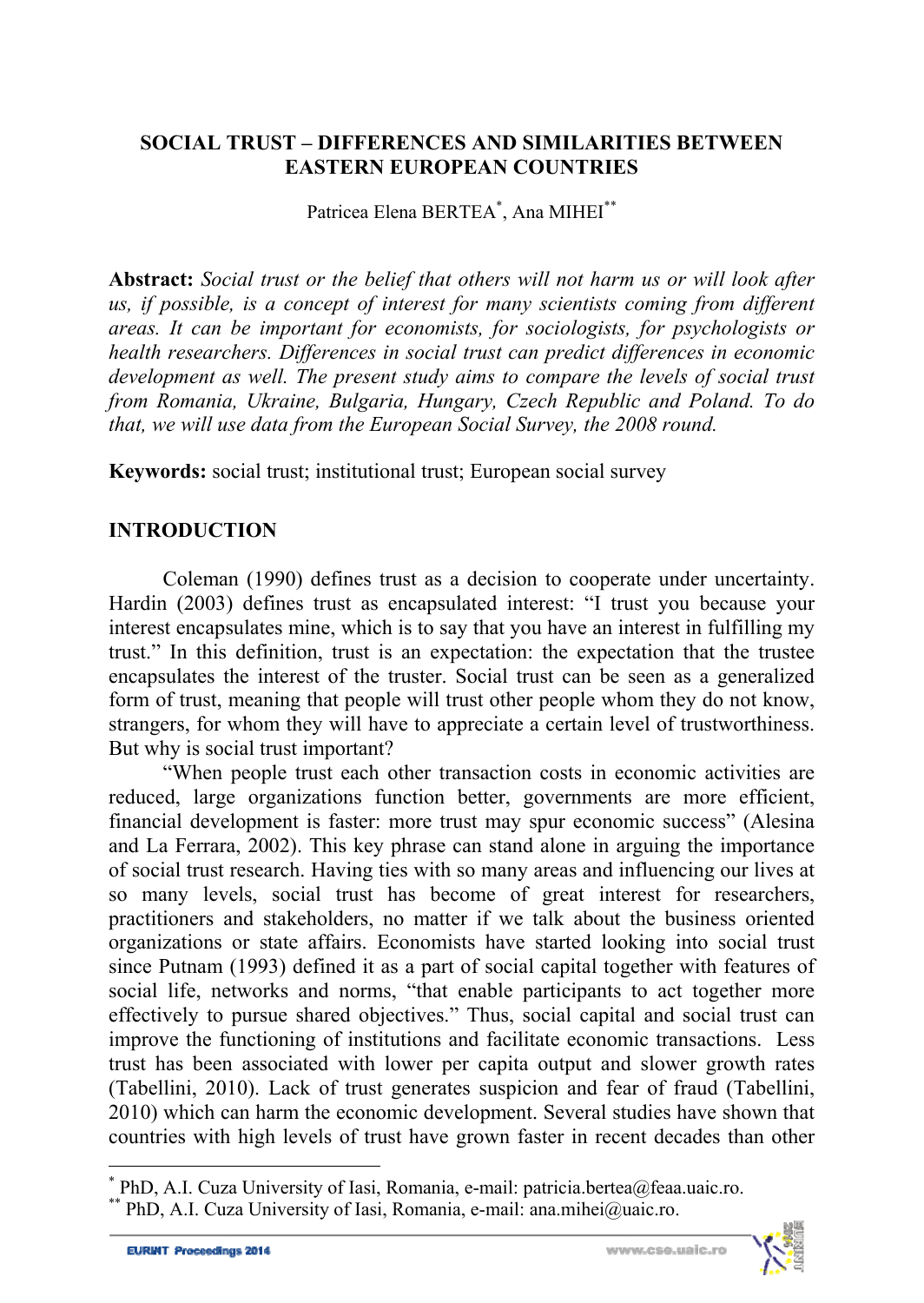comparable countries (Whiteley, 2000; Zak and Knack, 2001; Beugelsdijk *et al*., 2004).

## **1. LITERATURE REVIEW**

Misztal's (1996) defined trust as believing the consequences of someone's intended action will be appropriate from our own point of view. This is the sociological point of view where the individual behaves accordingly to the amount of trust placed in another person or the level of trustworthiness that a person shows. Economists see trust as commodity, resource, and stock, whereas sociologists extend the concept to cooperation, reciprocity, moral obligation and describe the nature of interactions within social relationships (Welch et. al, 2005). Economists believe that social capital stems from trust and try to use trust as a lubricant for economic growth. Societies characterized by high levels of trust usually benefit from well-being, economic prosperity, and low transaction costs in economic exchange (Fukuyama, 1995).

Over the years, important contributions have been developed on the role of social capital and social trust. Among prominent authors, there are Coleman (1988), Putnam *et al.* (1993) and Fukuyama (1996). The importance of studying social trust lies within the relationships that it has with institutions (Knack, 2002), economic development (Helliwell and Putnam, 1995; Knack and Keefer, 1997; Zak and Knack, 2001), corruption and crime (Uslaner, 2002; Buonanno *et al.*, 2009), perceived risk (Sjoberg and Herber, 2008).

As far as institutions are concerned, Knack (2002) found that US states with high trust are more likely to introduce policy innovations and less prone to corruption (Uslaner, 2002). High-quality policy making is, thus, responsible for growth, making social trust again a strong antecedent for it. Bjornskov (2006) provided evidence that social trust influences economic development through the quality of governance and schooling. Herreros and Criado (2008) argued that the presence of the state as a third-party enforcer of agreements can boost social trust and that efficient states promote more trusting societies.

Kenneth Arrow (1972) said that "virtually every commercial transaction has within itself an element of trust, certainly any transaction conducted over a period of time". Zak and Knack (2001) looked at social trust as a way of supporting the increase of investments, which lead to economic growth. Social trust can also be seen in this context as an element of reducing risk, facilitating higher investment rates (Bjornskov, 2006).

Durante (2010) has looked into social trust as originating from the need of farmers to deal with climatic risk. He found that inter-annual variability in both temperature and precipitation has a significant positive effect on current levels of trust at the regional level.

Social trust has been intensively studied in relation with perceived risk (Sjoberg, 1999, 2000; Cerully *et al.*, 2006; Siegrist and Cvetkovich, 2000). Bakir (2006) found that trust shapes public perception, yet Sjoberg and Herber (2008) showed that in some cases social trust is overrated as an influence on the public.



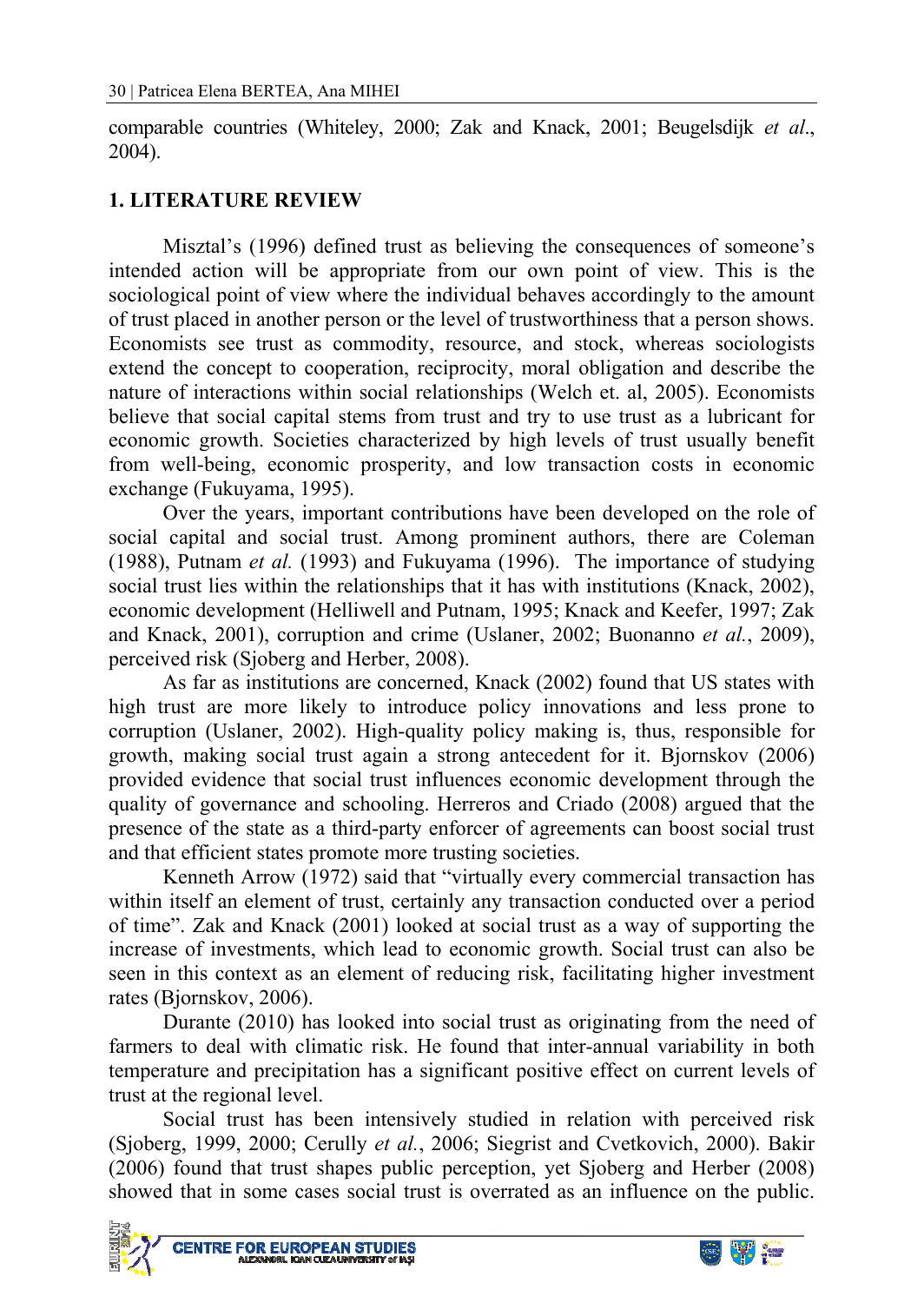They showed that epistemic trust and antagonism can have a stronger influence and that the social trust approach is not enough for an efficient risk communication. It is not enough to make people believe in other people or in institutions, they also have to trust science and the fact that institutions do not act against them.

Kuovo (2011) analyzed the explanatory power of individual and country level factors when explaining generalized and institutional trust among the Europeans. Results confirmed that generalized trust between people and confidence in institutions is, with some exceptions, at the highest level in the Nordic areas whereas post-socialist countries are at the lowest levels. Also, the analysis led to the idea that it is important to compare countries which are more different in terms of socio-economic development, focusing on aggregate variables and not individual ones. This was supported by the fact that the regime explained more variance in trust at a macro level than all the individual-level variables at the individual level.

Following Kuovo's (2011) recommendation, our study aims to compare Eastern European countries in terms of social trust and institutions or political trust. The analysis wants to offer evidence of differences or similarities between six Eastern European countries that have participated in the European Social Survey: Romania, Hungary, Bulgaria, Ukraine, Poland and Czech Republic.

# **2. METHODOLOGY**

The present study looks at social trust from a twofold perspective: interpersonal trust and institutional trust. Several authors have tried to use an objective measure for interpersonal trust by using aggregate indicators such as participation in elections, contributions and involvement in NGO's or blood and organ donations (Guiso *et al*., 2004, 2008; Buonanno *et al*., 2009; Putnam *et al*., 1993).) At the individual level, construct is applied to measure interpersonal trust (Alesina and La Ferrara, 2002; Tabellini, 2005). The most common questions used in the construct have been also employed by the General Social Survey in the US and the European Social Survey (ESS). It measures interpersonal trust as a form of social trust through three items:

-Most people can be trusted (0) or you can't be too careful (10)

-Most people try to take advantage of you (0), or try to be fair (10)

-Most of the time people helpful (0) or mostly looking out for themselves (10).

The items use the semantic differential scale with 10 points, from 0 to 10.

To measure institutional trust, seven items were used by the ESS:

-Trust in country's parliament

-Trust in the legal system

-Trust in the police

-Trust in politicians

-Trust in political parties

-Trust in the European Parliament

-Trust in the United Nations.

These items also use a semantic differential from  $0 -$  no trust at all to  $10$ complete trust.

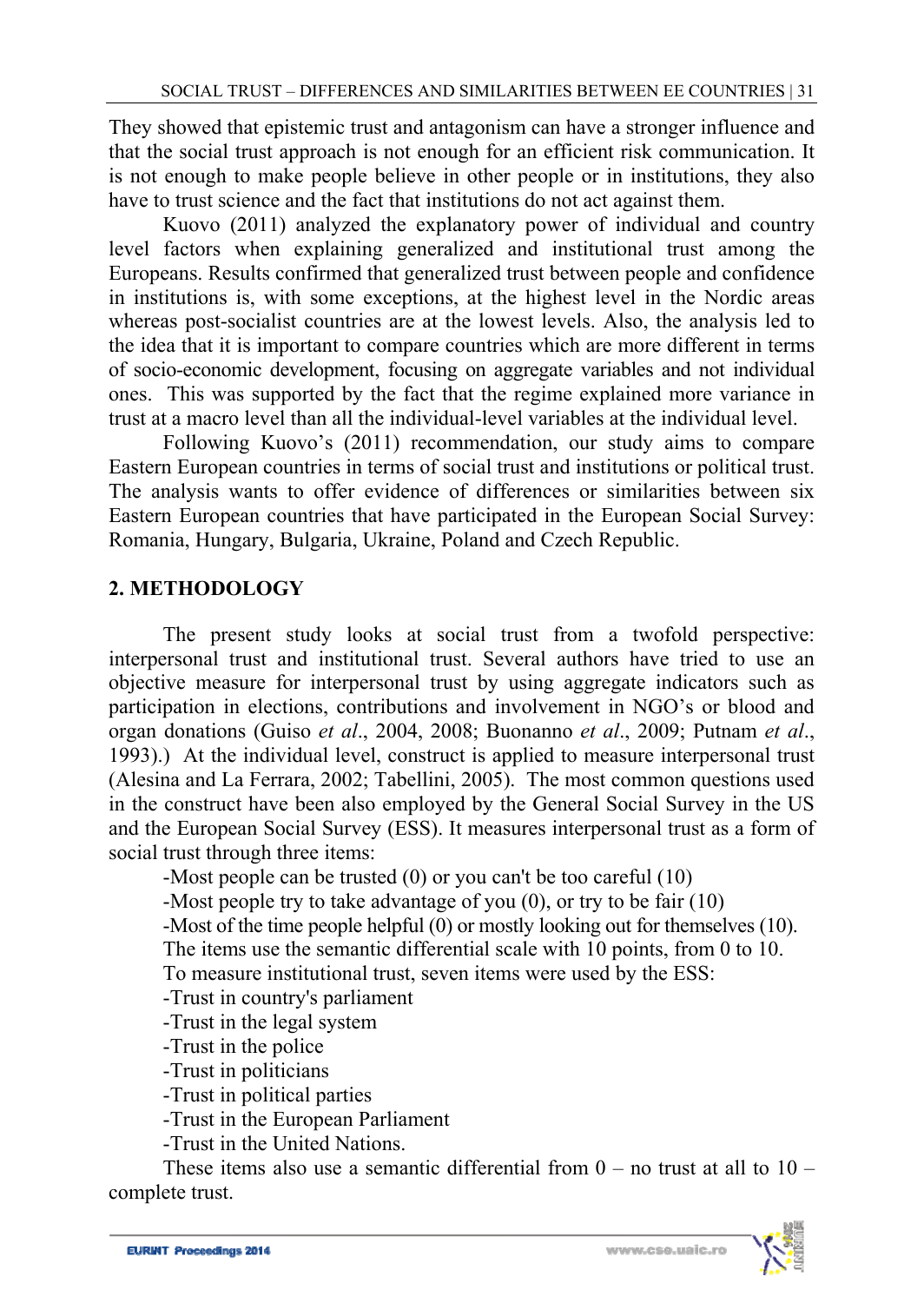The data used in this study is provided by the ESS, the 2008 round. Six countries are investigated in terms of social trust: Romania, Hungary, Bulgaria, Ukraine, Poland and Czech Republic. The choice of the countries has to do first with their geographic location and, secondly, with their former status of communist countries.

| Country        | No. of respondents | Percent |
|----------------|--------------------|---------|
| Bulgaria       | 2230               | 19.6    |
| Czech Republic | 2018               | 17.7    |
| Hungary        | 1544               | 13.5    |
| Poland         | 1619               | 14.2    |
| Romania        | 2146               | 18.8    |
| Ukraine        | 1845               | 16.2    |
| Total          | 11402              | 100.0   |

**Table 1 – Countries' samples from ESS 2008** 

## **3. RESULTS**

To compare the level of social trust between the previously mentioned countries, we, first, had to test the reliability of the social trust construct composed of the three items. The construct presented acceptable levels of reliability (table 2) according to Cronbach (1951).

**Table 2 – Reliability analysis** 

| Country        | Cronbach's alpha |
|----------------|------------------|
| Bulgaria       | 0.812            |
| Czech Republic | 0.683            |
| Hungary        | 0.784            |
| Poland         | 0.743            |
| Romania        | 0.850            |
| Ukraine        | 0.844            |

Next, we computed the social trust score at the individual level for each country by averaging the scores of the three items measuring social trust. As one can see from table 3, Romania has the lowest level of social trust, followed closely by Bulgaria. The highest level of social trust is found in the Czech Republic.

| Country        |      | Mean   | Std. Deviation |
|----------------|------|--------|----------------|
| Romania        | 2100 | 3.5998 | 2.26920        |
| Hungary        | 1516 | 4.3536 | 1.93746        |
| Bulgaria       | 2153 | 3.6032 | 2.09245        |
| Czech Republic | 1988 | 4.7455 | 2.00504        |
| Poland         | 1584 | 4.2485 | 1.80751        |
| Ukraine        | 1761 | 3.9648 | 2.33361        |

#### **Table 3 – Social trust\* means per country**

\*measured on a scale from 0 to 10



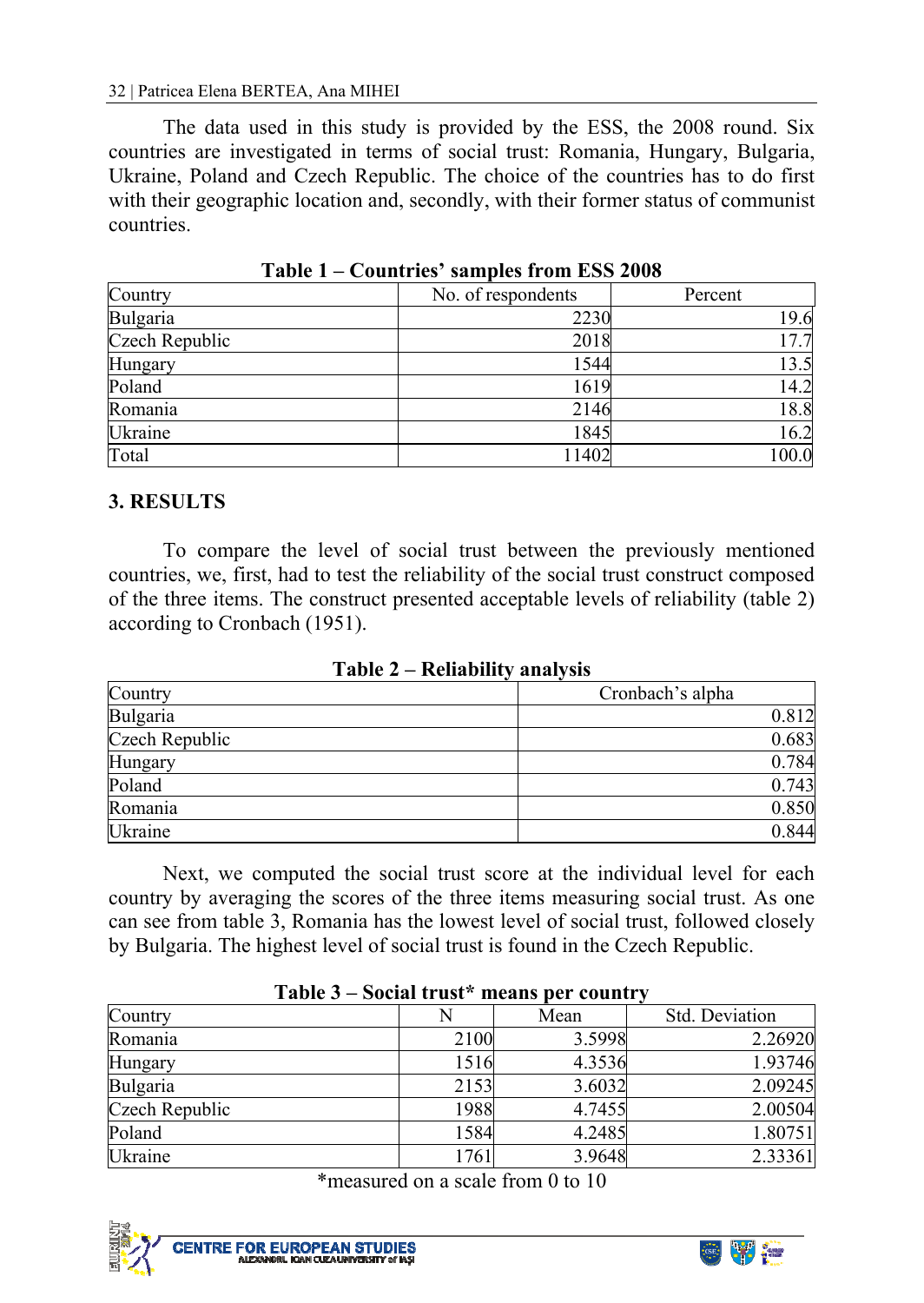To obtain similarities and differences between the six countries we performed an ANOVA analysis having as a dependent variable – social trust – and independent variable – the country. Results of ANOVA showed that there are significant differences between the countries in terms of social trust (table 4).

|                       | Sum of Squares | df   | Mean Square |        | Sig |  |  |  |
|-----------------------|----------------|------|-------------|--------|-----|--|--|--|
| <b>Between Groups</b> | 2030.951       |      | 406.190     | 92.621 | 000 |  |  |  |
| <b>Within Groups</b>  | 48661.850      | 1096 | 4.386       |        |     |  |  |  |
| Total                 | 50692.801      | 1101 |             |        |     |  |  |  |

A post-hoc analysis was used further to identify which countries are similar/ different when social trust is involved (table 5). The analysis revealed that Romania and Bulgaria are not different in terms of social trust, being at the inferior threshold; Hungary and Poland are, also, similar, but are situated closer to the superior threshold. Ukraine and Czech Republic make a separate case. Ukraine has a level of social trust higher and significantly different than Romania's or Bulgaria's, but lower and significantly different than the other three countries analyzed.

| Tukey HSD <sup>a,b</sup> |      |                           |        |        |        |  |
|--------------------------|------|---------------------------|--------|--------|--------|--|
| Country                  | N    | Subset for alpha $= 0.05$ |        |        |        |  |
|                          |      |                           |        |        |        |  |
| Romania                  | 2100 | 3.5998                    |        |        |        |  |
| Bulgaria                 | 2153 | 3.6032                    |        |        |        |  |
| Ukraine                  | 1761 |                           | 3.9648 |        |        |  |
| Poland                   | 1584 |                           |        | 4.2485 |        |  |
| Hungary                  | 1516 |                           |        | 4.3536 |        |  |
| Czech Republic           | 1988 |                           |        |        | 4.7455 |  |
| Sig.                     |      | 1.000                     | 1.000  | .657   | 1.000  |  |

**Table 5 – Post-hoc analysis social trust** 

As far as institutional or political trust is concerned, we performed ANOVA for each of the seven items as dependent variables and country as independent variable. Post-hoc analysis showed a different pattern than the one revealed by interpersonal trust.

| Table 6 – Post-hoc analysis trust in country's parliament |  |  |  |
|-----------------------------------------------------------|--|--|--|
|-----------------------------------------------------------|--|--|--|

| Tukey HSD <sup>a,b</sup> |      |                           |       |       |      |       |
|--------------------------|------|---------------------------|-------|-------|------|-------|
| Country                  | N    | Subset for alpha = $0.05$ |       |       |      |       |
|                          |      |                           |       |       |      |       |
| Ukraine                  | 1788 | 1.61                      |       |       |      |       |
| Bulgaria                 | 2154 |                           | 1.88  |       |      |       |
| Hungary                  | 1502 |                           |       | 2.62  |      |       |
| Poland                   | 1562 |                           |       |       | 2.99 |       |
| Czech Republic           | 1986 |                           |       |       | 3.20 |       |
| Romania                  | 2065 |                           |       |       |      | 3.82  |
| Sig.                     |      | 1.000                     | 1.000 | 1.000 | .078 | 1.000 |

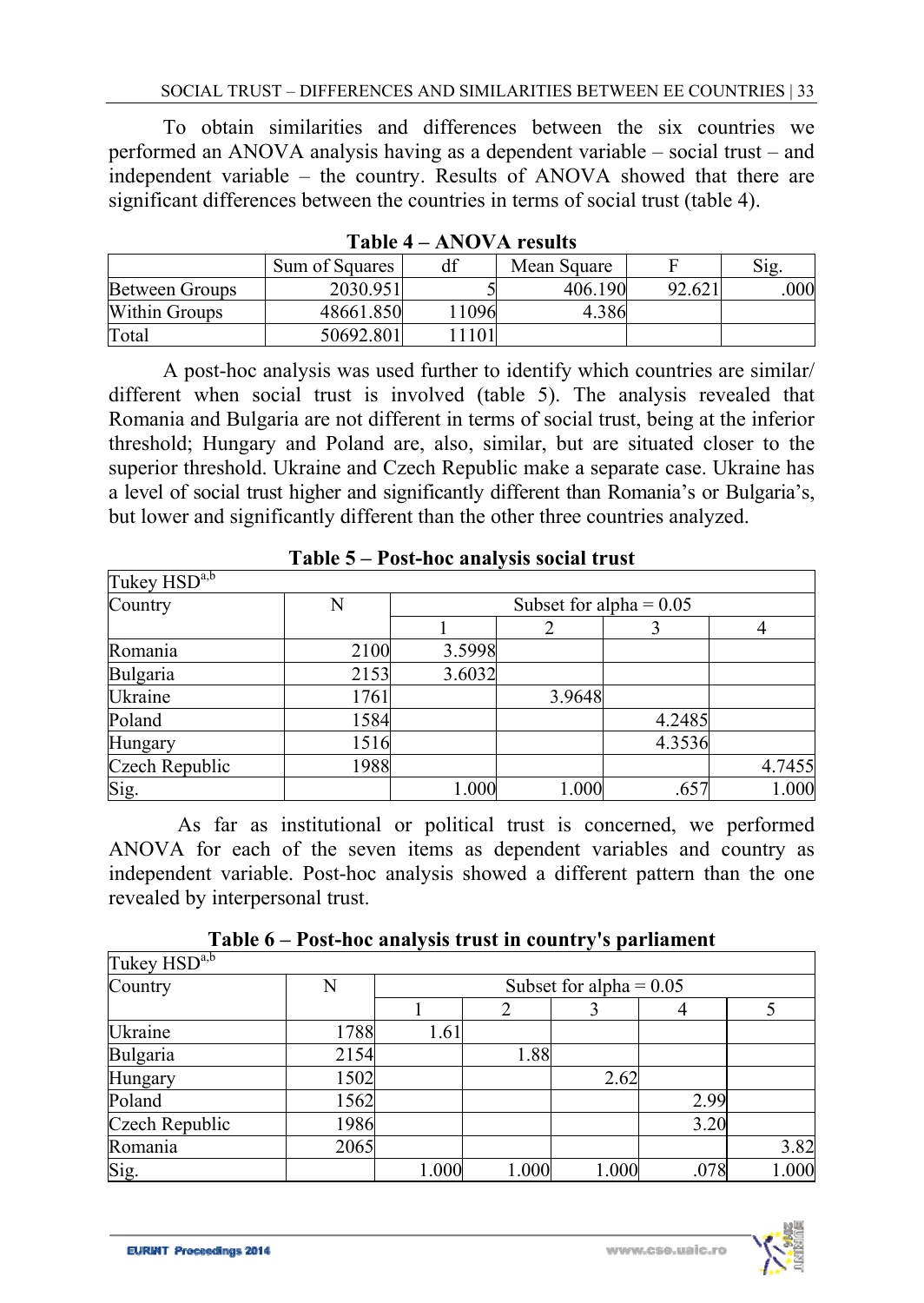For instance, when it comes to trust in parliament Ukraine has the lowest level of trust and Romania the highest (table 6). Poland and Czech Republic are similar in this matter and significantly different from the other countries.

| Tukey HSD <sup>a,b</sup> |      |                           |       |      |      |  |  |
|--------------------------|------|---------------------------|-------|------|------|--|--|
| Country                  | N    | Subset for alpha = $0.05$ |       |      |      |  |  |
|                          |      |                           |       |      |      |  |  |
| Ukraine                  | 1725 | 1.80                      |       |      |      |  |  |
| Bulgaria                 | 2071 |                           | 2.23  |      |      |  |  |
| Romania                  | 2062 |                           |       | 3.78 |      |  |  |
| Hugary                   | 1491 |                           |       | 3.78 |      |  |  |
| Poland                   | 1540 |                           |       | 3.88 | 3.88 |  |  |
| Czech Republic           | 1991 |                           |       |      | 4.10 |  |  |
| Sig.                     |      | 1.000                     | 1.000 | .77  | .079 |  |  |

**Table 7 – Post-hoc analysis trust in the legal system** 

Regarding trust in the legal system, Ukraine has again the lowest level, followed by Bulgaria. Similar countries in terms of trust in the legal system are Romania, Hungary and Poland; a different group is represented by Poland and Czech Republic (table 7).

| Tukey $HSD^{a,b}$ |      |                           |       |       |       |       |
|-------------------|------|---------------------------|-------|-------|-------|-------|
| Country           | N    | Subset for alpha = $0.05$ |       |       |       |       |
|                   |      |                           |       |       |       |       |
| Ukraine           | 1768 | 2.17                      |       |       |       |       |
| Bulgaria          | 2161 |                           | 3.21  |       |       |       |
| Romania           | 2101 |                           |       | 4.35  |       |       |
| Hungary           | 1508 |                           |       | 4.36  |       |       |
| Czech Republic    | 2000 |                           |       |       | 4.78  |       |
| Poland            | 1586 |                           |       |       |       | 5.12  |
| Sig.              |      | 1.000                     | 1.000 | 1.000 | 1.000 | 1.000 |

**Table 8 – Post-hoc analysis trust in the police** 

Ukraine is situated again at the lowest level for trust in the police, which is consistent with the previous results on trust in the legal system (table 8). Similar countries in terms of trust in the police are Romania and Hungary; the other countries are all significantly different from each other.

|                                 | <u> 1 avit 7 – 1 ost-not analysis trust in politicians</u> |                           |       |       |       |       |  |
|---------------------------------|------------------------------------------------------------|---------------------------|-------|-------|-------|-------|--|
| Tukey HSD <sup>a,b</sup>        |                                                            |                           |       |       |       |       |  |
| Country                         | N                                                          | Subset for alpha = $0.05$ |       |       |       |       |  |
|                                 |                                                            |                           |       |       |       |       |  |
| Ukraine                         | 1777                                                       | 1.43                      |       |       |       |       |  |
| Bulgaria                        | 2139                                                       | 1.61                      |       |       |       |       |  |
| Hungary                         | 1504                                                       |                           | 1.94  |       |       |       |  |
| Poland                          | 1568                                                       |                           |       | 2.28  |       |       |  |
| Czech Republic                  | 2002                                                       |                           |       |       | 2.62  |       |  |
| Romania                         | 2076                                                       |                           |       |       |       | 3.05  |  |
| $\frac{\text{Sig.}}{\text{E.}}$ |                                                            | .107                      | 1.000 | 1.000 | 1.000 | 1.000 |  |
|                                 |                                                            |                           |       |       |       |       |  |



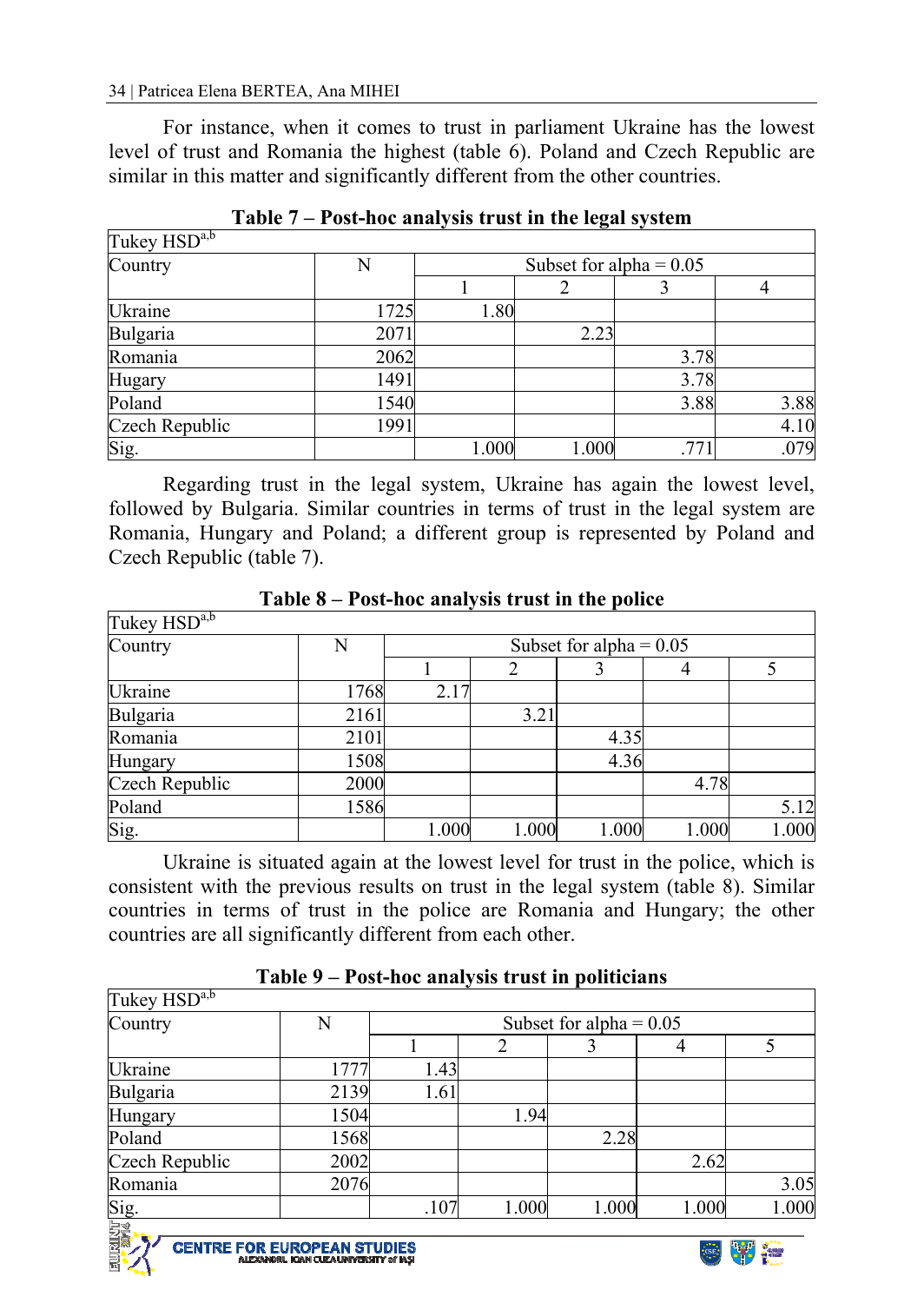Ukrainians have the lowest level of trust in politicians being similar to Bulgarians (table 9). Romanians have the highest level of trust in politicians.

| Tukey HSD <sup>a,b</sup> |      |                           |       |       |       |       |
|--------------------------|------|---------------------------|-------|-------|-------|-------|
| Country                  | N    | Subset for alpha = $0.05$ |       |       |       |       |
|                          |      |                           |       |       |       |       |
| Ukraine                  | 1776 | 1.57                      |       |       |       |       |
| Bulgaria                 | 2127 | 1.70                      |       |       |       |       |
| Hungary                  | 1491 |                           | 2.02  |       |       |       |
| Poland                   | 1562 |                           |       | 2.31  |       |       |
| Czech Republic           | 1997 |                           |       |       | 2.76  |       |
| Romania                  | 2067 |                           |       |       |       | 3.13  |
| Sig.                     |      | .406                      | 1.000 | 1.000 | 1.000 | 1.000 |

**Table 10 – Post-hoc analysis trust in political parties** 

Trust in political parties shows the same pattern as trust in politicians, having Ukraine and Bulgaria similar, and the other countries significantly different.

|                          | Toot Hot WHAT JORG TO WOT HE EASY OF THE TWENTHON |                           |      |       |       |  |  |
|--------------------------|---------------------------------------------------|---------------------------|------|-------|-------|--|--|
| Tukey HSD <sup>a,b</sup> |                                                   |                           |      |       |       |  |  |
| Country                  | N                                                 | Subset for alpha $= 0.05$ |      |       |       |  |  |
|                          |                                                   |                           |      |       |       |  |  |
| Ukraine                  | 1334                                              | 3.42                      |      |       |       |  |  |
| Czech Republic           | 1919                                              |                           | 3.87 |       |       |  |  |
| Hungary                  | 1348                                              |                           | 4.12 |       |       |  |  |
| Poland                   | 1419                                              |                           |      | 4.55  |       |  |  |
| Bulgaria                 | 1855                                              |                           |      | 4.56  |       |  |  |
| Romania                  | 1914                                              |                           |      |       | 5.43  |  |  |
| Sig.                     |                                                   | 1.000                     | .099 | 1.000 | 1.000 |  |  |

**Table 11 – Post-hoc analysis trust in European Parliament** 

As far as the European Parliament is concerned, Romanians are the most trustful, while Ukrainians the least. Czech Republic and Hungary are similar in terms of trust in the European Parliament; Poland and Bulgaria are also similar, but different from the others, with a higher level of trust (table 11).

| Tukey $H\overline{SD}^{a,b}$ |      |                           |      |       |       |  |
|------------------------------|------|---------------------------|------|-------|-------|--|
| Country                      | N    | Subset for alpha $= 0.05$ |      |       |       |  |
|                              |      |                           |      |       |       |  |
| Ukraine                      | 1336 | 3.37                      |      |       |       |  |
| Hungary                      | 1283 |                           | 4.63 |       |       |  |
| Bulgaria                     | 1674 |                           | 4.73 |       |       |  |
| Czech Republic               | 1883 |                           | 4.80 |       |       |  |
| Poland                       | 1397 |                           |      | 5.15  |       |  |
| Romania                      | 1856 |                           |      |       | 5.55  |  |
| Sig.                         |      | 1.000                     | .608 | 1.000 | 1.000 |  |

**Table 12 – Post-hoc analysis trust in United Nations** 

Finally, trust in the United Nations has the same interval ends – Ukraine and Romania – as trust in the European parliament (table 12). Hungary, Bulgaria and

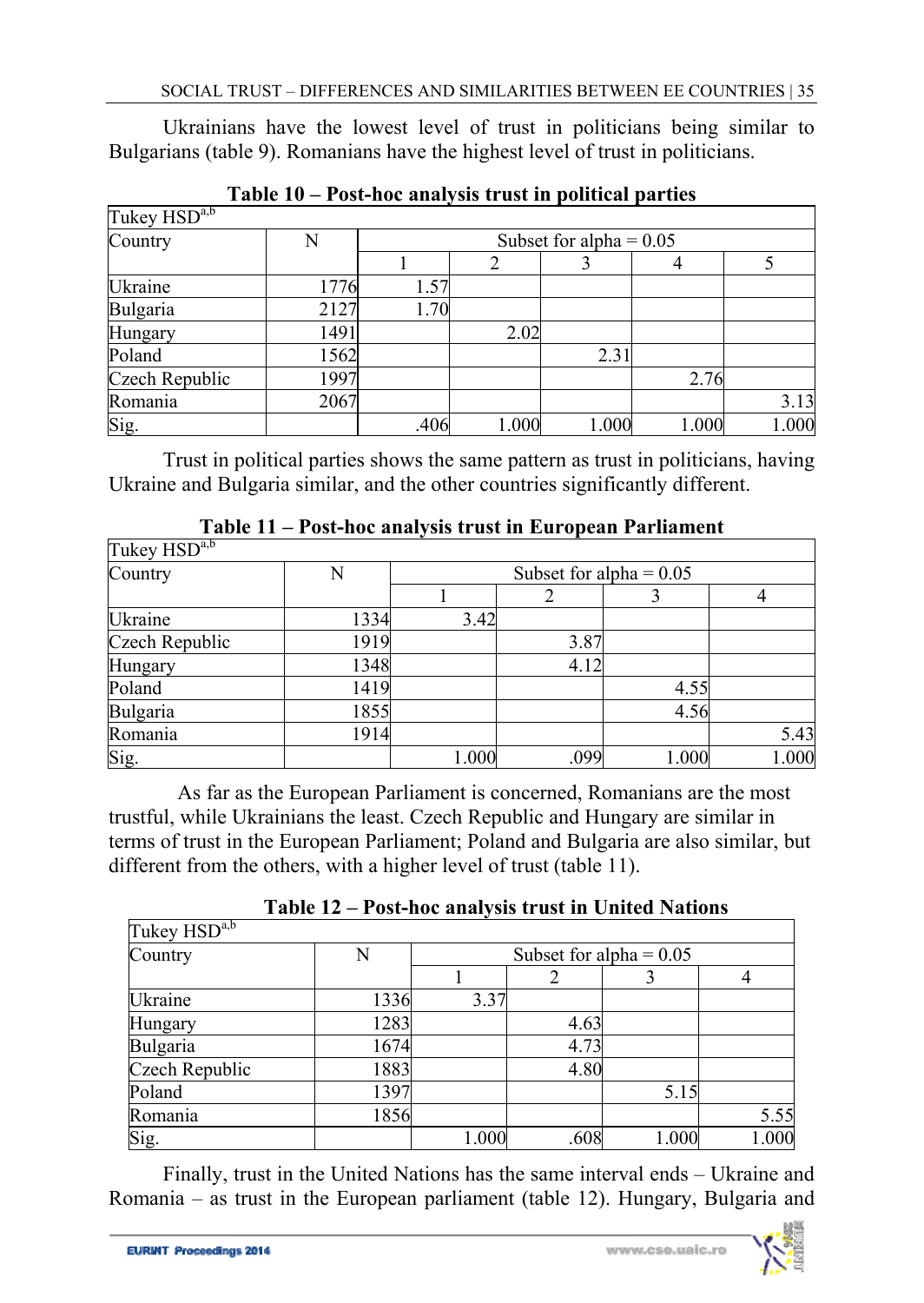Czech Republic trust the same way the United Nations. Ukraine, Poland and Romania are significantly different from the each other and the other countries.

#### **CONCLUSIONS**

The analysis showed that the level of social trust is usually lower in countries that are less developed from an economical point of view (Romania, Bulgaria). These results are consistent with previous studies (Tabellini, 2010; Kuovo, 2011). Countries with higher levels of social trust are associated with economic growth; our analysis positioned Poland, Hungary and Czech Republic in this category. Results are also in line with several studies which showed that countries with high levels of trust have grown than other comparable countries (Whiteley, 2000; Zak and Knack, 2001; Beugelsdijk *et al*., 2004). The institutional trust yielded different results depending of the object of trust. Romanians seem to trust the parliament, the politicians and political parties more than the rest of the Eastern European countries analyzed. Romanians are situated also at the superior threshold as far as trust in international institutions is concerned (European Parliament, United Nations). Ukrainians are placed at the other end of the interval, being the least trustful in all cases.

Further research should focus on the relationship between the social trust and institutional trust with economic development. The present analysis was done at an individual level, yet a macro-analysis may offer more information regarding the differences and similarities between these countries.

# **REFERENCES**

- Alesina, A. and La Ferrara, E. (2002) *Who Trust Others?,* Journal of Public Economics, August.
- Arrow, K.J. (1972) *Gifts and Exchanges*, Philosophy and Public Affairs 1, pp. 343-367.
- Bakir, V. (2006) *Policy agenda setting and risk communication Greenpeace, shell, and issues of trust*, Harvard International Journal of Press-Politics, Vol. 11, pp.67–88.
- Beugelsdijk, S., de Groot, H.L.F. and van Schaik, A.B.T.M. (2004) *Trust and Economic Growth: A Robustness Analysis*, Oxford Economic Papers Vol. 56, pp. 118-134.
- Bjornskov, C. (2006) *How does social trust affect economic growth?*, Working paper, Aarhus School of Business, Aarhus.
- Buonanno, P., Montolio, D. and Vanin P. (2009) *Does Social Capital Reduce Crime?*, Journal of Law & Economics, Vol. 52, Issue 1, pp. 145–170.
- Cerully, J.L., Klein, W.M.P. and McCaul, K.D. (2006) *Lack of acknowledgement of fruit and vegetable recommendations among nonadherent individuals: associations with information processing and cancer cognitions*, Journal of Health Communication, Vol. 11, pp.103–115.
- Coleman, J. (1988) *Social capital and the creation of human capital*, American Journal of Sociology 94, S95±S120 (Suppl.).
- Coleman, J. (1990) *Foundations of social theory*, Boston, MA: Harvard University Press.
- Durante R. (2010) *Risk, Cooperation and the Economic Origins of Social Trust: An Empirical Investigation,* Mimeo, Science Po 2010.